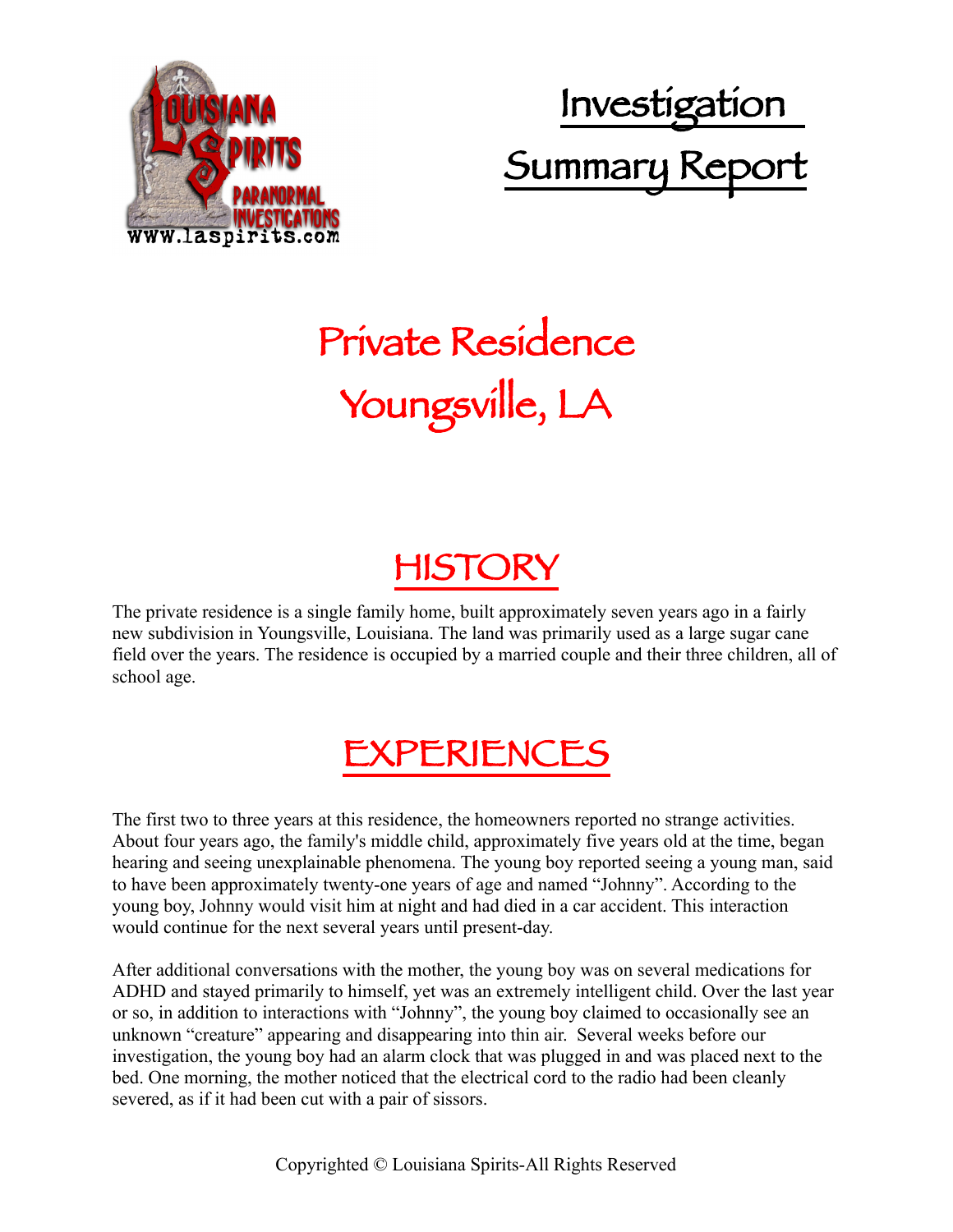It is not uncommon for a middle child to express such behavior, as many kids who suffer from "middle child syndrome" often generate elaborate stories for attention. The youngest and oldest children never reported any strange encounters in the home. However, the mother of the family had recently been experiencing strange encounters as well, in the form of unexplainable shadows and the voice of a young girl calling out "mama". When friends of the mother would come over and visit, they often made claims that the home felt "uneasy".

## INVESTIGATION

Date: 7/26/14 Investigators: Doug Hargrave, Brad Duplechien and Scotty Rosatto

We arrived at the residence around 7:30pm and was greeted by the gracious homeowner. She gave us a tour of the home and pointed out the areas where the phenomena had occurred. Above the mantle was a photo collage of the owner's sister-in-law and 18mos. old nephew who had both tragically died in a collision with a train only two days before the photographs were taken. In another room, was a small urn containing a small portion of a former family member's remains.

We positioned four IR cameras throughout the home, primarily focusing on the middle child's bedroom. We began taking base EMF readings throughout the home and were quite amazed at what we found. In the many years of investigating, we have often found random spots throughout a home that may contain explainable high levels of electromagnetic energy, normally due to poor wiring or some other electrical device. However, in this case, every inch of the home had a high base reading of 2.5 to 4.5 milligauss.

We used every type of EMF meters that we had, and all gave the same readings. When held 4-5 feet off the ground, the base reading was virtually zero. As the meters got closer to the ground, the EMF energy grew higher until the base reading would max out when on the ground. We then went outside to the front yard and the same readings were obtained.

Unsure as to the cause of this, we went to the backyard where our questions were quickly answered. The home was on the northern-most edge of the subdivision. Immediately to the rear of the home, were massive sets of main power lines that all led to a nearby power station. The lines were sending the large amounts of energy straight into the ground, radiating upward, an obvious explanation for these high levels of EMF energy.

I asked the homeowner if these power lines had always been there. She advised me that they had ironically been added around the time that her son began encountering strange phenomena. As we have learned over the years, persistent exposure to high levels of electromagnetic energy can be unhealthy, often causing symptoms of paranoia, nausea and even hallucinations.

However, high levels of EMF energy doesn't necessarily mean that there is no paranormal activity taking place whatsoever. In some cases, these high levels of energy also serve as breeding grounds for strange occurrences, as the added energy can assist spirits in manifesting or interacting. Consider it a "white noise" of sorts.

We proceeded to conduct our investigation in the standard manner, running continuous audio, monitoring our IR cameras, and more. Throughout the night, we conducted random Spirit Box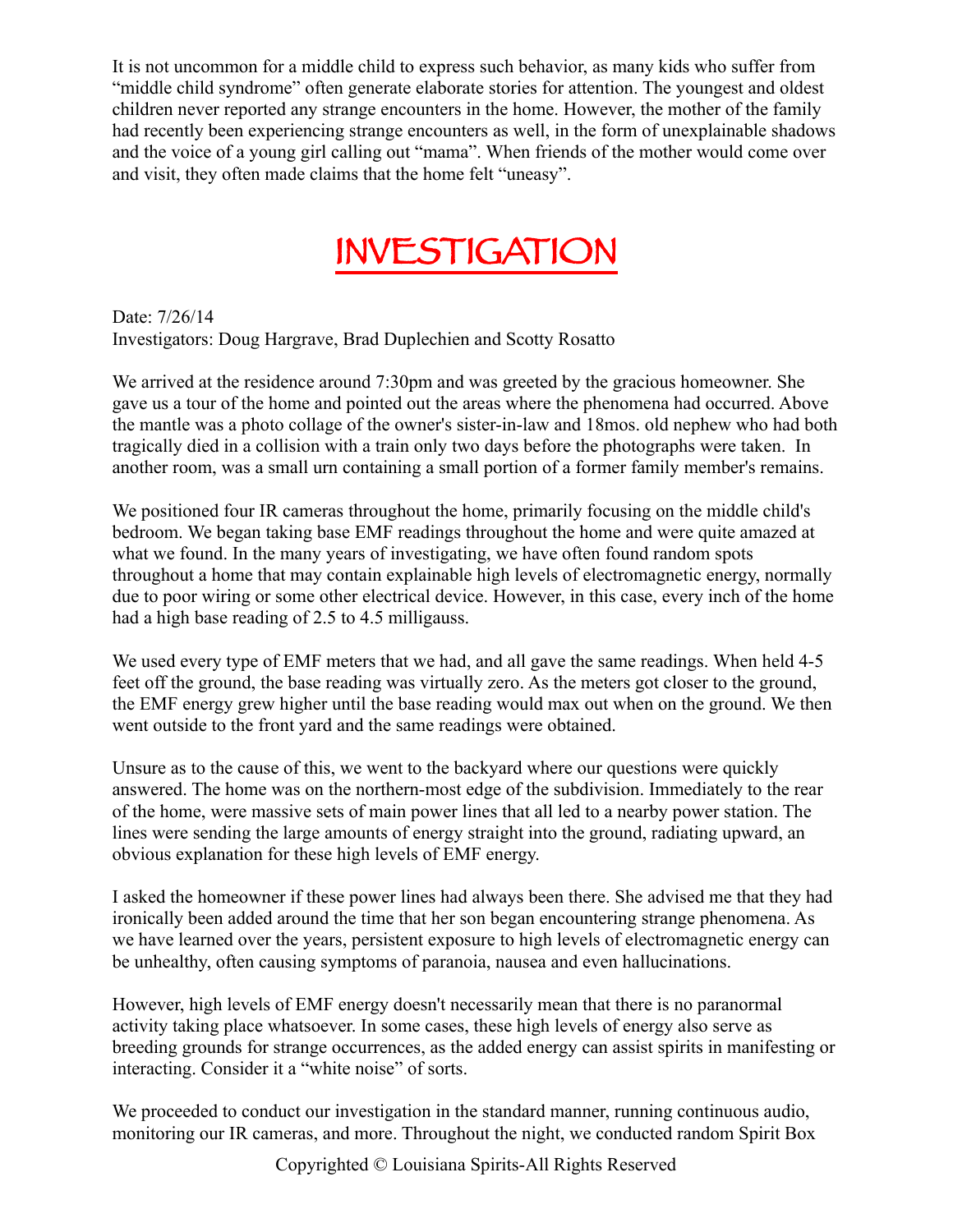sessions, which generated a few interesting results, which we have included for you to hear. However, with the high levels of potential contamination, sole encounters of interests with the Spirit Box is not enough for our group to officially label a location as "haunted".

#### ADDITIONAL PERSONAL REPORTS (SCOTTY):

Equipment used by Scotty: RT-EVP, 3 additional voice recorders, IR Emitter, 2 hand held cameras, Mel Meter w/ Rem Pod built in, Stand REM pod, Ovilus, Spirt box

Evidence Captured:

Girls Bedroom: Placed hand held IR in bedroom with IR illuminator (no DVR Camera in that bedroom). IR camera was focused on MEL EMF Meter with Built in REM pod. Recorded the duration that we started investigation, however no change in Mel meter with EMF or REM pod activity alarm. Temp did fluctuate due to AC being turned off. However no temp drops however temp did raise due to lack of AC.

My Recorder (Sony Recorder # 1):

Boy's Bedroom: Whispers and other possible EVP's were captured. Several what appears to be relevant questions answered by the spirit box. I will submit to Brad for review.

12:45: Some type of chanting (file named "Chanting")

My Recorder (Sony Recorder #2):

Ovilus: Picked up "Farmer" and "Accident"

Master Bed Room: Creaks reported and heard by Doug and Myself while I was in the living room doing an evp session and Doug was in the Master Bed Room and reported a dresser "creaking".

40:51: Loud Bang (File name: Loud Thumps after we asked to give a sign)

41:35: Loud Bang again (Same File Name)

41:48: Loud Bang Again after I asked to give us a sign (Same file name)

42:41 Loud Bang Again (File name: 4th and fifth bang 5054 and 533)

43:09: Strange Noise after me asking to make another noise (File name: 4th and f5th bang 5054 and 5337)

45:30:22:23: Whispering (over client talking) (File Name: Whispering)

50:54 Bang Again in Master

53:37: Bang Again

\*\*\*\* 1:28:13: Marry or Marriage right before Obvilus says what sounds like "Mary"

Living Room: Clients cat was reported as acting strange, I myself did not see or capture it. Most sounds appear to be coming from cat, however there was one episode when questions were asked from the client if her sister in law was there and if she could make a sound, and a "knock" or some other noise was heard on my EVP recorder. (Time 3.42 into my recording and again at 4.45 after asking a question was asked if sister in law was here). Doug was positioned in the